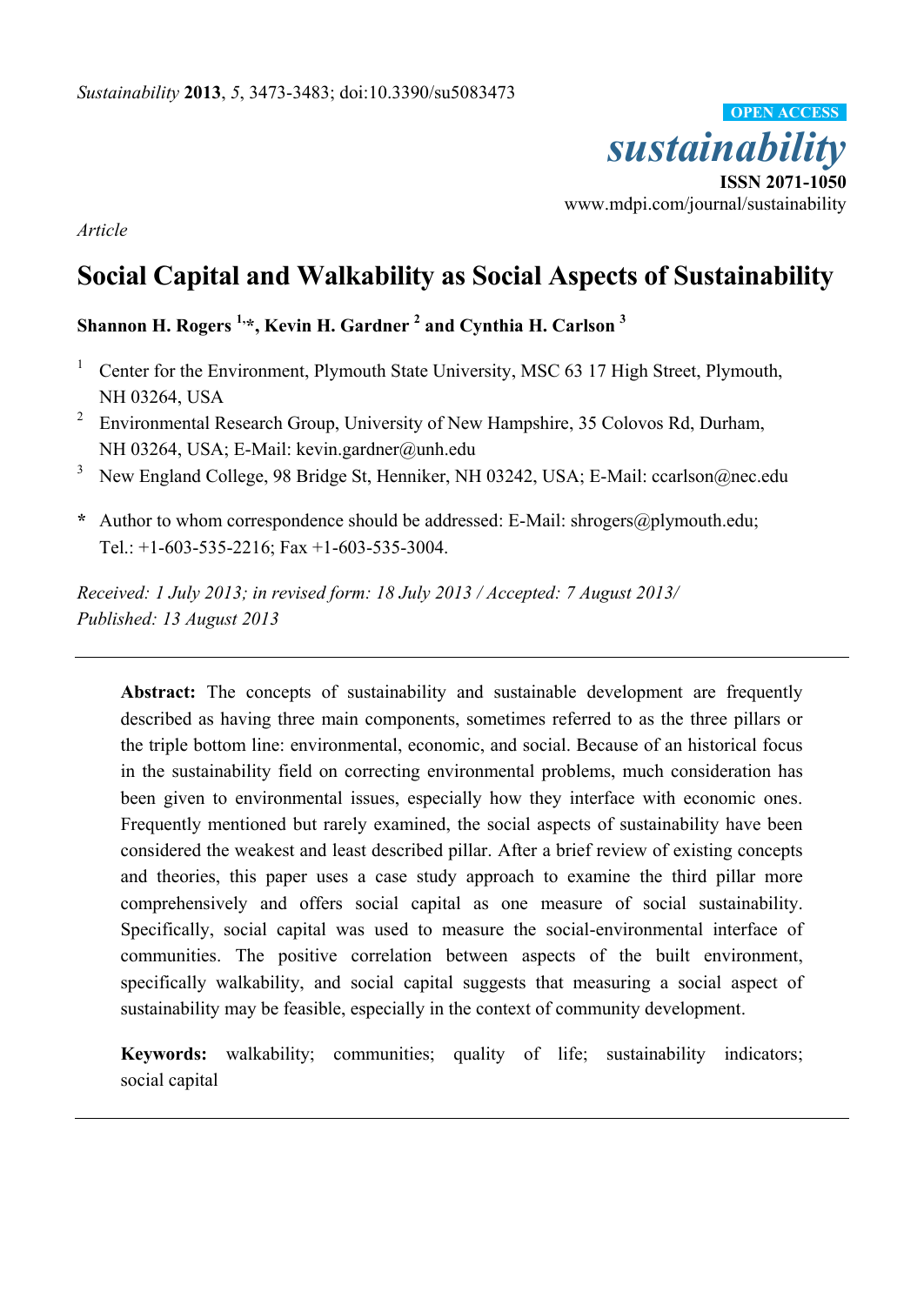### **1. Introduction**

Sustainability is a relevant and popular concept in many fields and is receiving attention in the scientific community. In 2003 the National Research Council presented what it called an emerging research program of sustainability sciences. "Sustainability science focuses on the dynamic interactions between nature and society." [1] Adams [2], building upon the work of many previous scholars, suggested that sustainability was not simply a combination of economic, environmental and social considerations, but that these three aspects of sustainability depend upon each other in specific ways. The economy is dependent upon society; economy could not survive, and would have no reason to exist, without its context within society. Similarly, society is dependent upon the environment; humans require resources from the environment and rely on the services of functioning ecosystems. Frequently mentioned but rarely examined, the social aspects of sustainability have been considered the weakest and least described pillar. Numerous ways of addressing the social aspect have been suggested, including social capital, which we focus on in this paper. Social capital has been defined as the value of networks and the norms of reciprocity that arise within those networks. After a brief review of existing concepts and theories such as the strengths and weaknesses of social capital, this paper uses a case study approach to examine the third pillar more comprehensively and offers social capital as one measure.

## *1.1. How have the Social Aspects of Sustainability been Defined?*

As the concepts of sustainability and sustainable development and the emerging field of sustainability sciences were becoming established, a large emphasis was placed on understanding the interactions between the natural world and economic systems. The United Nations defines aspects of sustainability with the following environmental indicators: greenhouse gas emissions, ozone layer health, air quality measurements, deforestation rates, desertification rates and measurements of agriculture, biodiversity, toxic chemicals, non-renewable material, hazardous waste, and water use [3]. We consider the following U.N. sustainability indicators social ones: poverty levels, gender equality, nutrition measurements, child mortality, sanitation levels and measures of health, education, housing, crime, population, and employment [4].

Additionally, human well-being is a key aggregating concept that incorporates many of the measures of social sustainability. Terms such as quality of life, standard of living, human development, welfare, life satisfaction, utility, and happiness are some terms used interchangeably with well-being [5]. The Millennium Ecosystems Assessment defined human well-being as including "basic material for a good life, freedom and choice, health, good social relations, and security." [4] Thus, Colantonio & Dixon [5] break social sustainability into 10 dimensions and policy areas: demographic change (ageing, migration and mobility); education and skills; employment; health and safety; housing and environmental health; identity, sense of place and culture; participation, empowerment and access; social capital; social mixing and cohesion; and well-being, happiness and quality of life. Each of these is measureable and together these could be used to determine the state of social conditions in a community. Some of these measures, including social capital, are considered "emerging trends" and thus their report provides support for further exploration around this topic. Dempsy *et al*. explore the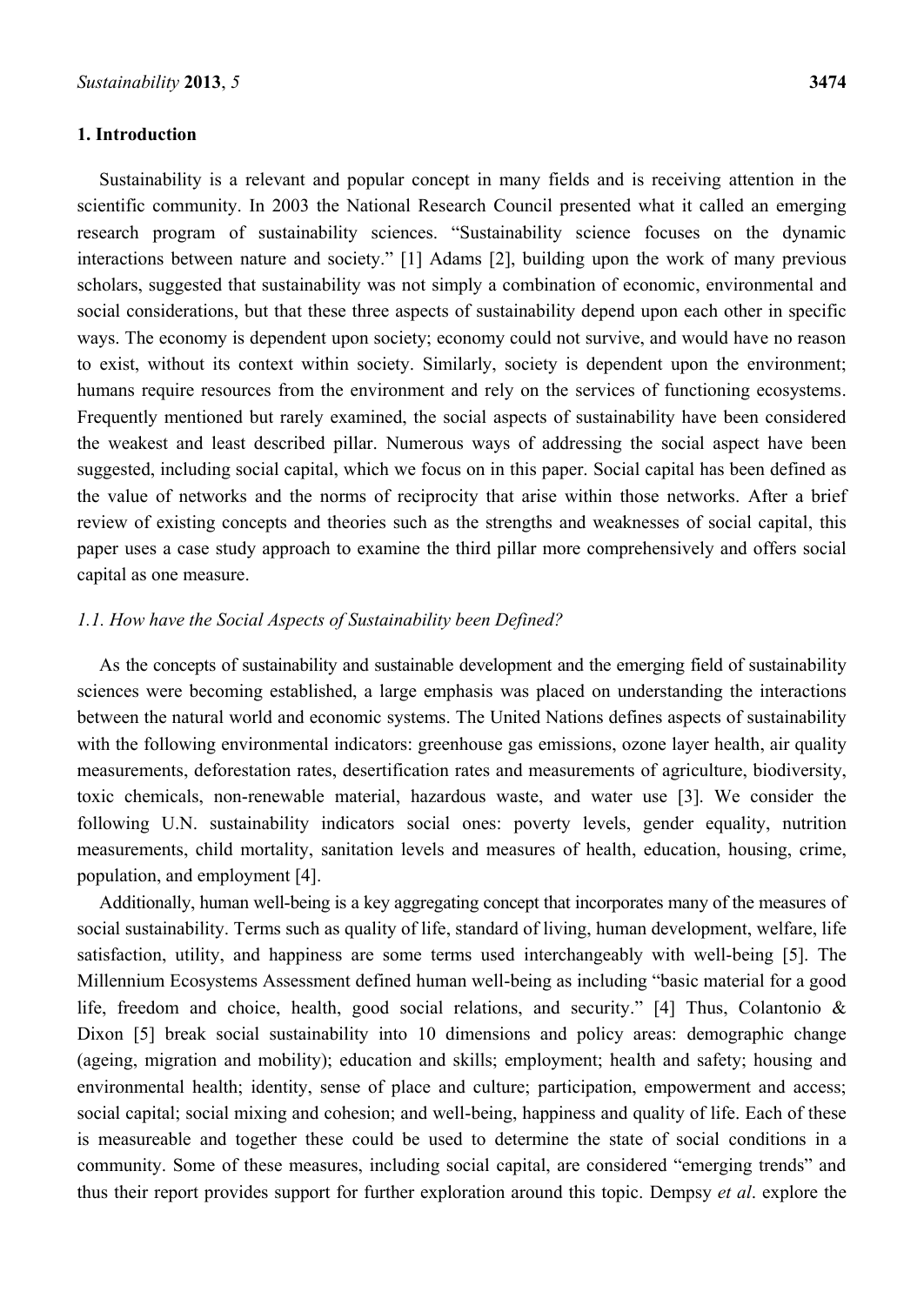social aspects of sustainability in an urban setting and suggest that community sustainability and equality of access are key social components [6].

The individual capabilities approach was highlighted by Nobel Prize Economist, Amartya Sen, and it advocates that "policies should not focus on collective outcomes such as the distribution of income, but rather on building individual capabilities, and ensuring that people have the freedom to convert economic wealth into outcomes they desire" [7]. With this freedom it is theorized that people will improve their own social conditions.

Another component of social sustainability is the inclusion and participation of multiple perspectives and individuals, including the public. There is a large volume of literature on public and stakeholder participation in environmental decision-making and this can be extended to sustainability. While a full summary of this literature is not appropriate here, it is important to mention its connection to social sustainability. "Indeed the very soul of [sustainable development] is that it is participatory. It is not something that can be imposed by a small minority of technocrats or policy-makers from above." [8].

#### *1.2. Social Capital as One Important Measure of Social Sustainability*

We focus on social capital as one measure of social aspects of sustainability. The central premise of social capital is that social networks have value. Social capital refers to the collective value of all "social networks" [who people know] and the inclinations that arise from these networks to do things for each other ["norms of reciprocity"] [9]. Social capital has been further defined as the "...features of social organization, such as trust, norms and networks, that can improve the efficiency of society by facilitating coordinated actions." [10] James Coleman, one of the leading social capital scholars, explains social capital as being defined by its function. Like other forms of capital, social capital can be useful for achieving community goals. In fact, Emery & Flora [11] describe a community capital framework that includes seven different types of capital—natural, cultural, human, social, political, financial, and built. In defining the social capital component of the framework, they describe it as reflecting connections among people and groups or the social adhesive that can influence positive or negative outcomes. It is important to note that social capital is not always a positive concept as groups such as the Mafia and the Klu Klux Klan have been said to have high levels of certain types of social capital [12]. While these are extreme examples, they remind us that increasing social capital, as with many other types of capital, may not always be the desired outcome and decisions to do so should be well informed.

There are a number of methods for measuring social capital and these are evolving as more and more researchers contribute to the field. Instruments from the social science disciplines have been applied to the measurement of social capital, including surveys, interviews, and focus groups. Within these methods both quantitative and qualitative information is elicited. Robert Putnam's Saguaro Seminar at Harvard University has worked diligently since the publication of *Bowling Alone* in 2000, to articulate ways to measure social capital. As a follow-up to his book, Putman and his researchers administered the Social Capital Benchmark survey, which surveyed approximately 30,000 people, in 40 communities across 29 states in the United States. The extensive phone survey asked individual respondents questions about 11 facets of social capital, which cover trust (social and inter-racial), diversity of friendships, political participation (conventional and protest), civic leadership and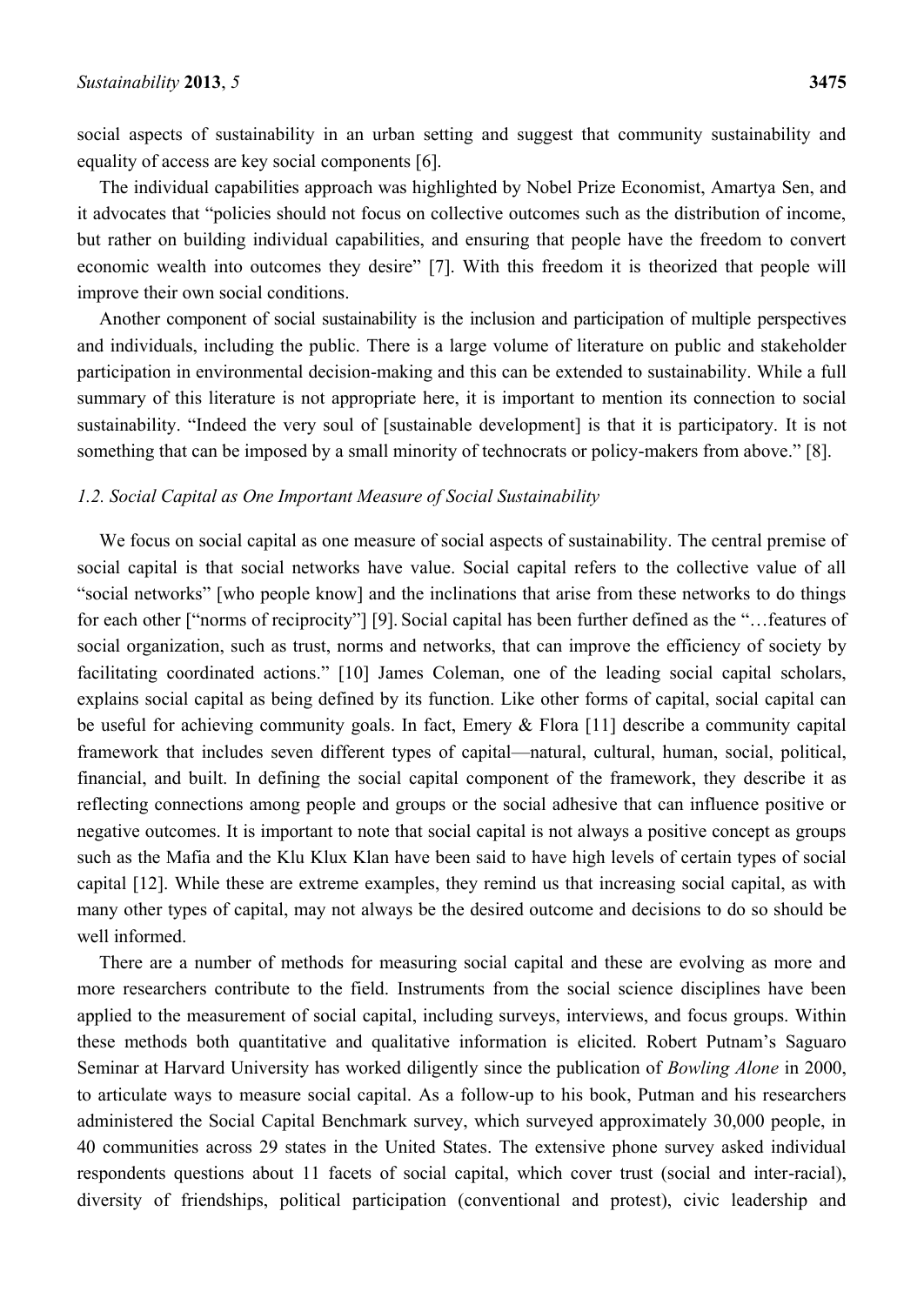associational involvement, informal socializing, giving and volunteering, faith-based engagement, and equality of civic engagement across the community. In 2006 the Social Capital Community Survey was administered as a follow-up to the 2000 survey by returning to 11 of the original 40 communities and adding 11 different ones. We choose to follow a survey methodology because of the precedent of this work, including its validation of survey questions [13].

Scholarly research has been conducted to show that desired environmental and sustainability outcomes can be linked to social capital [14,15]. Researchers have found social capital to be useful in many situations, such as collective action around environmental issues, to name one example [16]. Additionally, practitioners in the planning and environmental fields are beginning to advocate for using social capital to address environmental challenges. For example, the Climate Leadership Initiative at the University of Oregon has a Social Capital Project and its recent publication suggests utilizing social capital to address communication and behavior related to climate change issues [17]. Several studies have examined the role of social capital in facilitating more resilient communities and organizations [15]. Brondizio *et al.* [18] and Miller & Buys [19] found that social capital played a key role in protecting ecosystems and environmental education engagement strategies, respectively. These efforts suggest that increases in social capital may be able to address many important issues and thus may be a desirable goal/outcome in and of itself.

Connections between social capital and environmental issues and thus sustainable development are understood and valued by several international organizations. The World Bank has done extensive work on developing methods and indices for measuring social capital related to sustainability. Specifically, the Social Capital Thematic Group within the World Bank has two tools for assessing social capital: Social Capital Assessment Tool (SOCAT) and the Social Capital Integrated Questionnaire (SOCAPIQ) [20]. Similarly, the OECD states that, "human and social capital is essential for developing and promoting adequate responses to environmental challenges" [21]. While it has been used by the World Bank for development related measurement and in many sectors of society, social capital has only recently and in a limited manner, been applied to sustainability issues within environmental management [16,22]. Portes and Landolt [23] point out "social capital has a downside in that strong, long standing civic groups may stifle macroeconomic growth by securing a disproportionate share of national resources or inhibiting individual economic advancement by placing heavy personal obligations on members that prevent them from participating in broader social networks" (quoted in Woolcock) [24].

Our methodology benefited from the measures described above as we worked to develop a survey instrument that combined questions from the Social Capital Community Survey and input from communities. The following case study demonstrates how social capital can be included with other measures of sustainability at the community scale.

## *1.3. Case Study: How can Social Capital Be Used as a Measure of Sustainable Communities?*

How we build and move about our communities and neighborhoods is a key component of sustainability. Features of the built environment influence how people navigate their neighborhoods and communities on a daily basis. Land use decisions impact the form of development and a myriad of environmental impacts associated with that development. Transportation decisions alone impact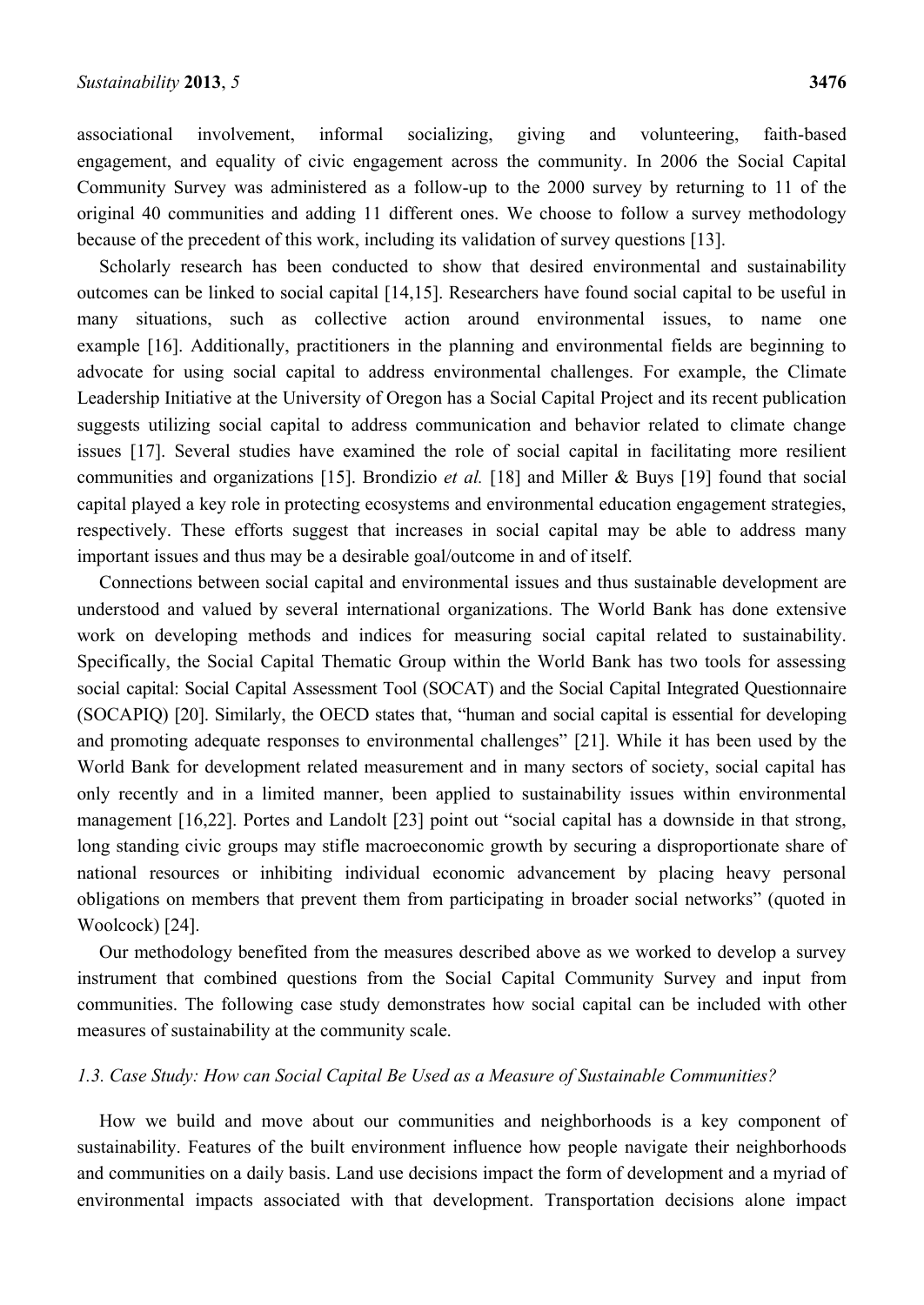aspects of environmental sustainability, including air pollution, energy use, and greenhouse gas emissions that contribute to climate change. Being able to walk to various locations instead of driving or taking other mechanized transportation greatly reduces energy use and pollution. Additionally, if individuals are able to walk to locations where one can interact and communicate with other community members, the presence of these "third places" and the act of walking to them may subsequently influence social capital levels [25].

Social capital is usually investigated as an independent variable that is important because of its ability to influence desired outcomes. As mentioned previously, there is an established literature on desirable environmental and sustainability outcomes linked to social capital. We used a slightly different approach in the following case study as we treated social capital as a desired outcome in and of itself and measured it as a dependent variable instead of an independent one.

In order to begin to measure sustainability and look for ways to promote resilience in communities, including social aspects, a community-based approach was employed that drew upon many of the principles of Community Based Participatory Research [26] such as working on community relevant issues and engaging with key stakeholders and citizen throughout the research process. The Cities of Portsmouth and Manchester, New Hampshire in the United States were chosen because of their commitment to sustainability and the existence of a variety of built forms as well as ongoing collaborations with researchers that facilitated interaction. The research process involved interviews and focus groups with key informants, municipal decision makers, and neighborhood leaders that focused on trying to understand how these groups think about and measure sustainability. These discussions were also useful in learning about the two municipalities and their specific neighborhoods. This local knowledge assisted researchers in determining how neighborhoods varied in built form (*i.e*., urban/mixed use neighborhoods; suburban/less dense neighborhoods) and in socio-demographic characteristics, and subsequently which areas to investigate.

Data from the focus groups and interviews along with extensive literature review helped to determine which questions to include on a door-to-door household survey. The main independent variable of self-perceived walkability was measured by the answers to the survey questions about where individuals can walk to in their neighborhood. One variable demonstrated the number of locations individuals *can* walk to in their community, while the other measured the number of locations survey respondents actually *do* walk to. These locations, influenced by the work of K. Leyden [27], included the following: shopping center, post office, church, school, restaurant, coffee shop/café, library/bookstore, community/rec center, convenience store, home of friend, grocery stores, natural area/open space/park, bar/pub.

Robert Putnam's social capital short form survey [13] was used as a guide to determine salient questions by which to measure the dependent variable of social capital. Specifically, survey respondents were asked to indicate their levels of **trust** for various groups and individuals. Respondents were also asked about their frequency of participating in the community activities, listed in Figure 1, which were then compiled into a community index. Researchers used principal component analysis to determine the components of both indices.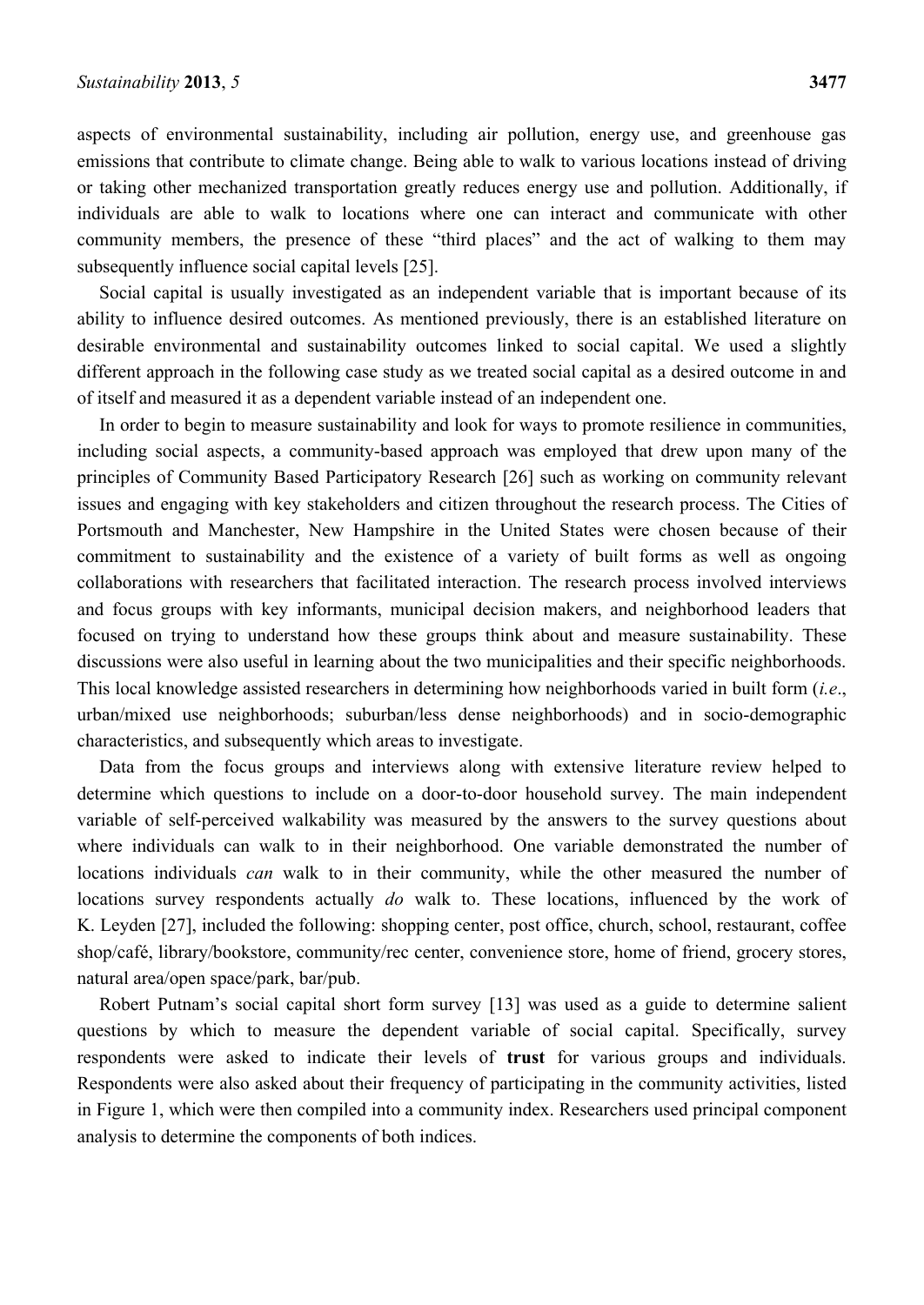| Working on a community project                              |
|-------------------------------------------------------------|
| Volunteering                                                |
| Donating blood                                              |
| Attending a public meeting                                  |
| Attending a political meeting or rally                      |
| Attending a club or organizational meeting                  |
| Visiting the home of someone of a different<br>neighborhood |
| Visiting the home of a community leader                     |

**Figure 1.** Community activities used to create community index.

Researchers went door to door with surveys to 2,000 homes- 1,000 in Portsmouth and 1,000 in Manchester. The 1,000 households were split into ten neighborhoods of varying built form (as indicated by GIS data and input from focus group participants). From there, one hundred households were randomly selected within each neighborhood. A response rate of approximately 35% yielded nearly 700 returned surveys and provided a rich data set to examine the relationship between walkability and social capital. Survey respondents were asked to indicate which locations they *can* and *do* walk to within their community. These responses were used to create a self-reported walkability score for each respondent and then used to determine if an individual lived within a "more walkable" or a "less walkable" neighborhood. More walkable neighborhoods were defined as having *seven* or more locations for "can" walk or *three or more* locations for "do" walk, based on the respective medians of these questions in the complete data set.

There are many ways to cut the data and Table 1 displays several of those. The first two columns compare the more walkable and less walkable neighborhoods based on the responses to the "can" walk to question. The next two columns compare more and less walkable neighborhoods based on responses to the "do" walk to question. Leyden [27] detailed a similar "can walk to" walkability index, but the "do" walk index along with the division of neighborhoods based on self-perceived walkability rather than researcher designated neighborhood types. We believe this is a unique approach to understanding these relationships.

| <b>Statistic</b>                                                               | More Walkable<br>$CAN N = 380$ | <b>Less Walkable</b><br>$CAN N = 314$ | <b>More Walkable</b><br>$DO N = 387$ | <b>Less Walkable</b><br>$DO N = 307$ |
|--------------------------------------------------------------------------------|--------------------------------|---------------------------------------|--------------------------------------|--------------------------------------|
| Average number of places "can"<br>or "do" walk to                              | 10                             | 3                                     | 6                                    |                                      |
| Walking is very convenient in<br>your neighborhood                             | 80%                            | 66%                                   | 78%                                  | 68%                                  |
| Walk at least several times per<br>week to get to places in their<br>community | 55%                            | 23%                                   | 62%                                  | 14%                                  |

**Table 1.** Summary Statistics.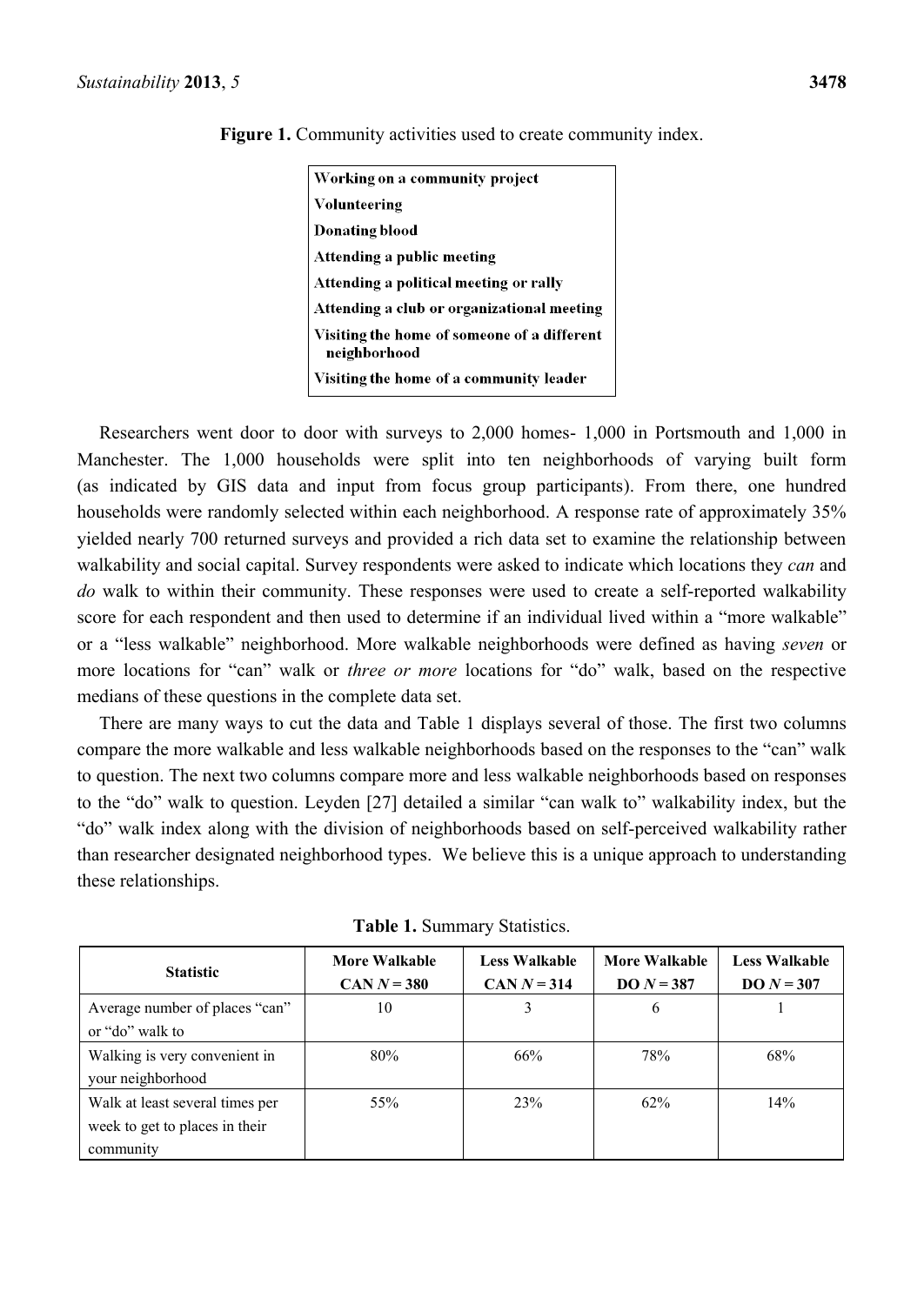| <b>Statistic</b>                  | <b>More Walkable</b> | <b>Less Walkable</b> | <b>More Walkable</b> | <b>Less Walkable</b> |  |
|-----------------------------------|----------------------|----------------------|----------------------|----------------------|--|
|                                   | CAN $N = 380$        | CAN $N = 314$        | $DO N = 387$         | $DO N = 307$         |  |
| People can be trusted             | 41%                  | 27%                  | 41%                  | 26%                  |  |
| Trust people in your              | 52%                  | 41%                  | 47%                  | 47%                  |  |
| neighborhood a lot                |                      |                      |                      |                      |  |
| Trust police in your community    | 59%                  | 51%                  | 57%                  | 54%                  |  |
| a lot                             |                      |                      |                      |                      |  |
| Worked on a community project     | 55%                  | 43%                  | 54%                  | 44%                  |  |
| in the last year                  |                      |                      |                      |                      |  |
| Attended a public meeting in the  | 50%                  | 44%                  | 50%                  | 45%                  |  |
| last year                         |                      |                      |                      |                      |  |
| Volunteered in the last year      | 75%                  | 67%                  | 77%                  | 64%                  |  |
| Average                           | 4.3/8                | 3.6/8                | 4.3/8                | 3.5/8                |  |
| community index                   |                      |                      |                      |                      |  |
| Conservative social and political | 22%                  | 33%                  | 23%                  | 33%                  |  |
| outlook                           |                      |                      |                      |                      |  |
| Liberal social and political      | 47%                  | 32%                  | 45%                  | 33%                  |  |
| outlook                           |                      |                      |                      |                      |  |
| Attend religious services almost  | 24%                  | 27%                  | 21%                  | 30%                  |  |
| every week                        |                      |                      |                      |                      |  |
| Contribute at least \$100 in the  | 75%                  | 67%                  | 71%                  | 71%                  |  |
| past year to charity              |                      |                      |                      |                      |  |
| % reporting that they have at     | 70                   | 61                   | 70                   | 60                   |  |
| least very good health            |                      |                      |                      |                      |  |
| Agree that television is my       | 37%                  | 47%                  | 34%                  | 51%                  |  |
| primary form of entertainment     |                      |                      |                      |                      |  |
| Break down of sex of              | $M = 37\%$           | $M = 36\%$           | $M = 36\%$           | $M = 36\%$           |  |
| respondents                       | $F = 63%$            | $F = 64\%$           | $F = 64\%$           | $F = 64\%$           |  |
| Average age of respondents        | 50 years             | 54 years             | 50 years             | 55 years             |  |
| Average education                 | Bachelor's           | Bachelor's           | Bachelor's           | Bachelor's           |  |
| Average income level              | \$62,500-\$87,500    | \$62,500-\$87,500    | \$62,500-\$87,500    | $$62,500-$           |  |
|                                   |                      |                      |                      | \$87,500             |  |

**Table 1.** *Cont.*

Responses to the social capital questions for both types of walkability are similar with a slightly higher response for social capital questions in the neighborhoods with higher "can" walk scores. This difference might be explained by the fact that "can walk" could indicate the presence of so called ―third places‖ or community infrastructure where individuals may be able to interact even if they do not arrive there on foot. Demographic data is also included to add to the explanation for the differences, however, demographics are fairly similar across the groups leading to a stronger correlation between walkability and social capital. The results of students *t*-tests are shown in Table 2. *T*-tests are used to demonstrate that, in both cases of "can" and "do" walk, the more walkable neighborhoods have higher levels of social capital (statistically significant) than the less walkable neighborhoods.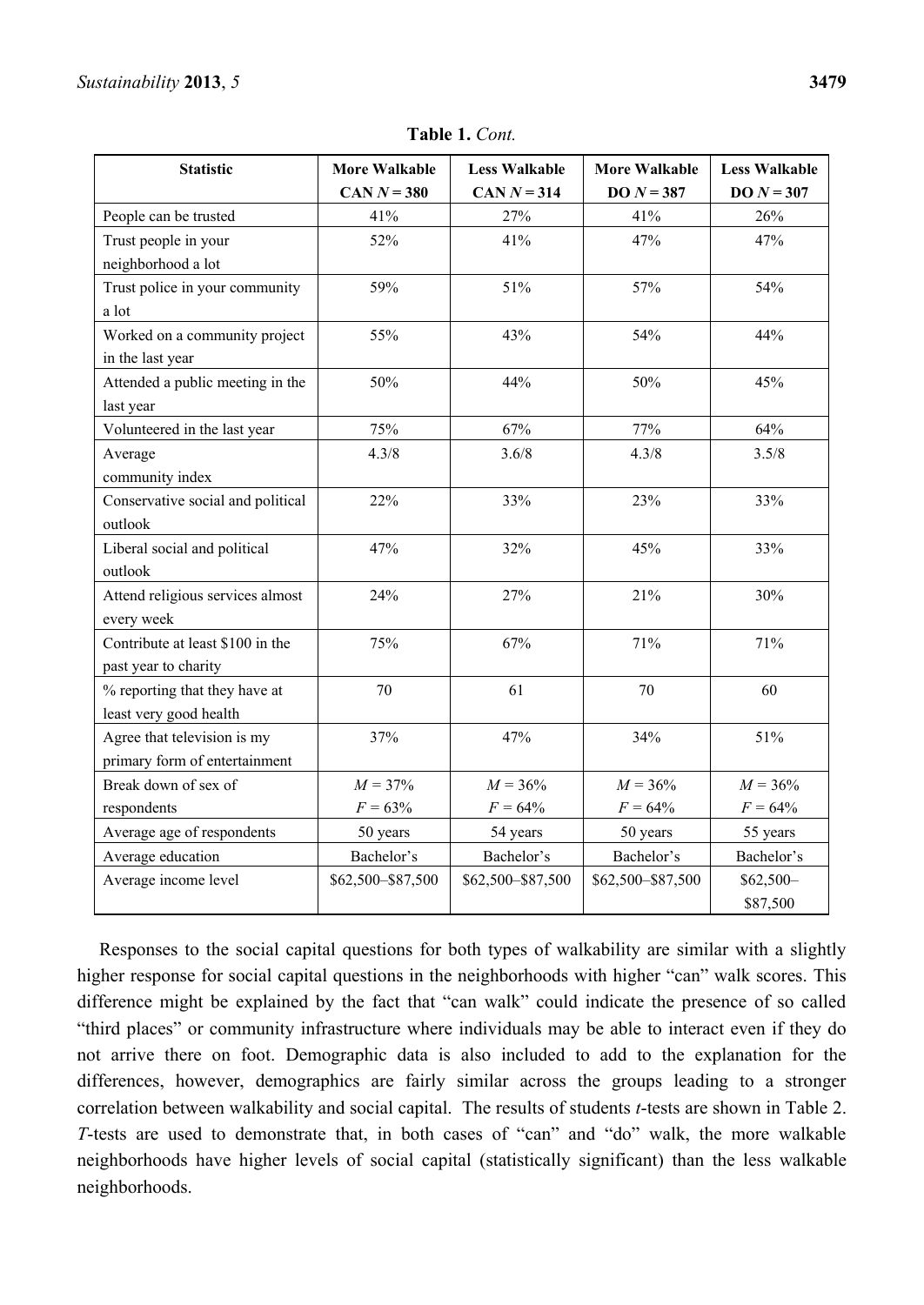| <b>Table 2.</b> Results of means comparisons ( <i>t</i> -tests) comparing more and less walkable |  |  |  |  |  |  |  |
|--------------------------------------------------------------------------------------------------|--|--|--|--|--|--|--|
| neighborhoods. The median of seven locations was used to divide between walkable and             |  |  |  |  |  |  |  |
| less walkable.                                                                                   |  |  |  |  |  |  |  |

| <b>Results of</b> | Walkable         | <b>Less Walkable</b> | <i>p</i> -value | Walkable      | <b>Less Walkable</b> | <i>p</i> -value |
|-------------------|------------------|----------------------|-----------------|---------------|----------------------|-----------------|
| t-tests           | neighborhoods    | neighborhoods        |                 | neighborhoods | neighborhoods        |                 |
|                   | $CAN$ mean $(n)$ | $CAN$ mean $(n)$     |                 | DO mean (n)   | DO mean (n)          |                 |
| Trust Index       | 5.3 (382)        | 4.8(311)             | 0.0001          | 5.2 (388)     | 4.8(305)             | 0.0013          |
| Community         | 4.3(380)         | 3.6(313)             | < 0.0001        | 4.3 (390)     | 3.5(307)             | < 0.0001        |
| Index             |                  |                      |                 |               |                      |                 |
| Walkability       | 9.9(379)         | 2.9(312)             | < 0.0001        | 6.3(387)      | 0.8                  | < 0.0001        |
| Index             |                  |                      |                 |               |                      |                 |

The data collected in this case study show that respondents perceive the ability to walk to many more locations than they actually do (in more walkable neighborhoods the average can walk response is almost 10 locations and the average do walk response is 6.3). There are many possible personal and infrastructure related reasons for this difference. Factors such as health, time commitments, children, and weather all apparently influence an individual's decision to walk to a location in their neighborhood or community. Survey respondents were directly asked to indicate what might be done in their neighborhood to make them more likely to walk. Sidewalks, safety and lighting were the most frequently mentioned built environment terms that could be improved to encourage more walking. For further information on the data analysis see Rogers *et al.* 2010 [28] or Rogers *et al.* 2012 [29].

## **2. Conclusions**

Overall, this case provides an example of how social capital may be incorporated into measuring and reporting community sustainability efforts. Additionally, it provides evidence of connections between human functioning in society and local neighborhood/community environment. Research suggests that social conditions are a key component of sustainability but are often excluded or glossed over in practice because of their complexity and ambiguity or difficulty in measurement. Social capital, with its established literature and measurement methods, helps provide some clarity. With the many positive benefits of social capital, it can be argued that increasing levels of this dynamic form of capital can help individuals and communities become more sustainable and resilient.

Walkability, measured in this case directly from the perception of survey respondents, was shown to be associated with certain measures of social capital and thus the logical link for developers of new communities as well as those retrofitting older ones would be to focus on creating a more walkable community. This can be achieved through physical infrastructure improvements such as mixed-use development in which housing, business, retail, open space and municipal facilities are all located in an interconnected layout. Coupled with proper sidewalks and safety considerations such as lighting and slower traffic speeds, mixed use development will not only provide a variety of places for individuals to walk to and interact in but also the infrastructure through which to travel on foot. It is hypothesized that at this variety of places, including civic ones, individuals will have the opportunity to interact in ways they wouldn't normally if they resided in area with more segregated land use.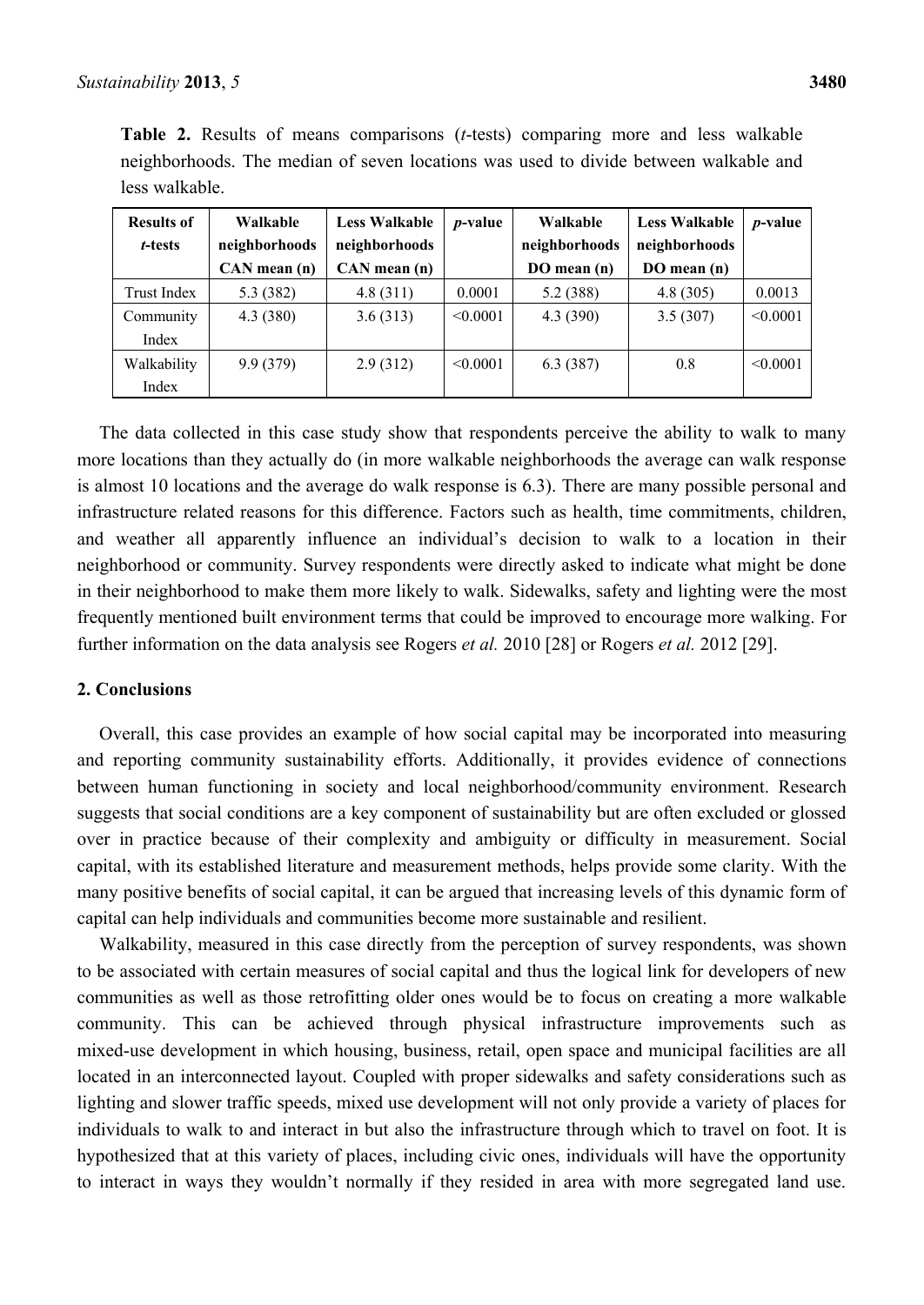Through these interactions, social ties can be enhanced leading towards greater levels of social capital and the associated positive social outcomes.

While social capital is by no means a panacea for sustainable development issues, it may offer one measurable way for community planners and decision makers to assess the social aspects of sustainability. When considered in tandem with the built environment, specifically walkability, this background and case study also offers actions that can be taken to alter the physical and social infrastructure of a community to make it more conducive to building social capital.

## **Acknowledgements**

The research described in this paper has been funded in part by the United States Environmental Protection Agency (EPA) under the Science to Achieve Results (STAR) Graduate Fellowship Program. EPA has not officially endorsed this publication and the views expressed herein may not reflect the views of the EPA. We would also like to acknowledge the UNH Graduate School, UNH Environmental Research Group and the NRESS student support fund for their support of this research. We would like to thank Ben Brown, Sarah Kissell, and Joanne Theriault for their assistance with data collection.

We also appreciate Kevin Leyden's advice in the early stages of this research. Researchers would like to thank our focus group and survey participants in the case study communities.

# **Conflict of Interest**

The authors declare no conflict of interest.

# **References**

- 1. Clark, W.; Dickson, N.M. Sustainability Science: The emerging research program. *Proc. Natl. Acad. Sci*. *USA* **2003**, *100*, 8059–8061.
- 2. Adams, W.M. The Future of Sustainability: Re-thinking Environment and Development in the Twenty-First Century. In Proceedings of the Report of the International Union for Conservation of Nature Renowned Thinkers Meeting, Zurich, Switzerland, 29–31 January 2006.
- 3. Schneider, R.; Trade Union Advisory Committee to OECD. OECD Sustainable Manufacturing Production and Competitiveness Workshop Copenhagen (21–22 June 2007). Measuring Social Dimensions of Sustainability in Manufacturing. Available online: http://www.oecd.org/ dataoecd/12/44/38876280.pdf (accessed on 30 October 2012).
- 4. Benoit, C., Mazijn, B., Eds. *Guidelines for Social Life Cycle Assessment*; Life Cycle Initiative: UNEP, SETAC, 2009.
- 5. Colantoneo, A.; Dixon, T. Measuring Socially Sustainable Urban Regeneration in Europe. Available online: http://oisd.brookes.ac.uk/sustainable\_communities/resources/Social\_Sustainability and Urban Regeneration report.pdf. (accessed on 8 August 2013).
- 6. Dempsey, N.; Bramley, G.; Power, S.; Brown, C. The social dimension of sustainable development: Defining urban social sustainability. *Sust. Dev.* **2011**, *19*, 289–300.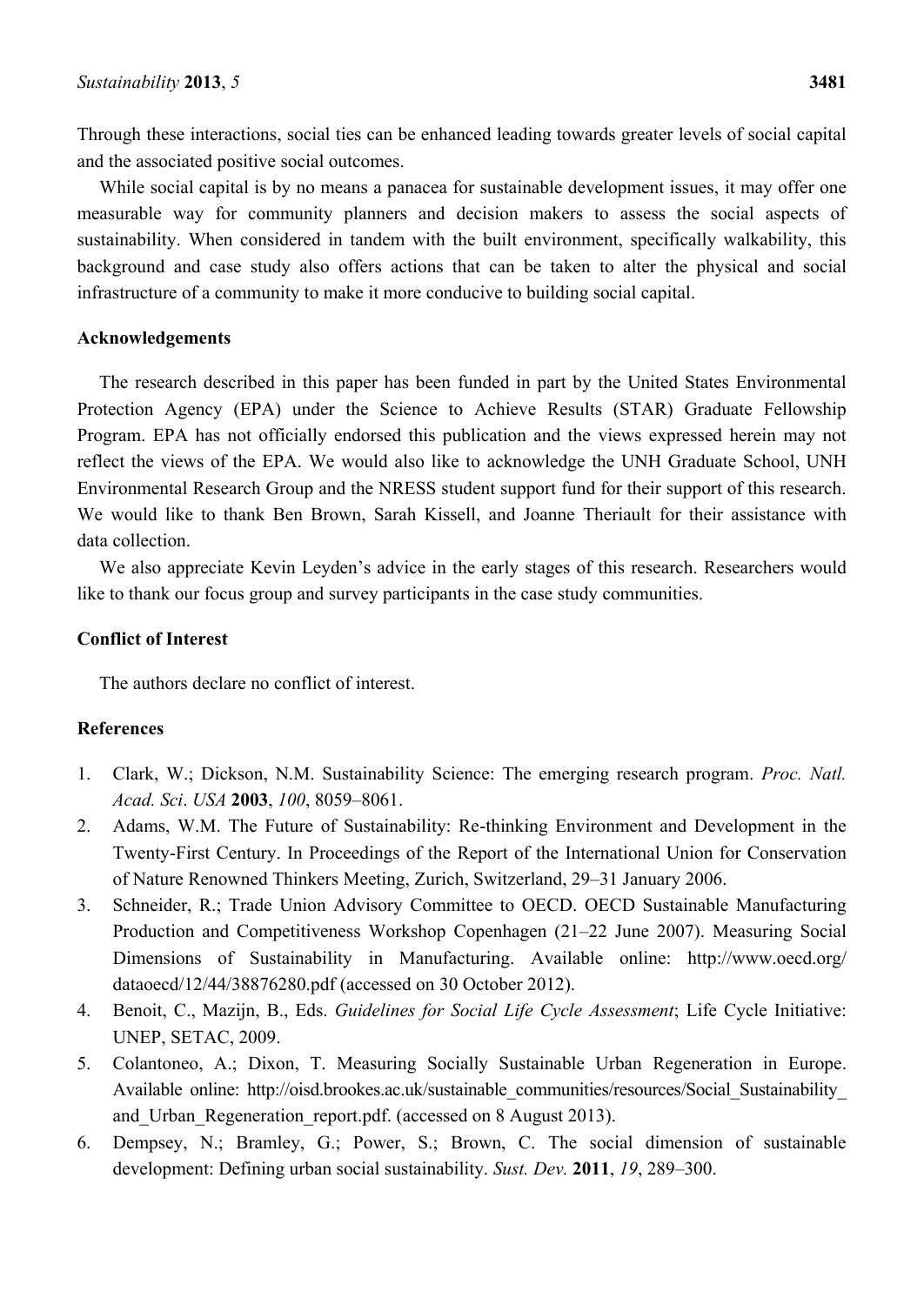- 7. Lehtonen, M. The Environmental-social interface of sustainable development: Capabilities, social capital, institutions. *Ecol. Econ*. **2004**, *41*, 199–214.
- 8. Bell, S.; Morse, S. *Measuring Sustainability: Learning by Doing*; Earthscan Publications: London, UK, 2003.
- 9. Saguaro Seminar. What is Social Capital? Available online: http://www.hks.harvard.edu/saguaro/ socialcapitalprimer.htm (accessed 8 August 8, 2013).
- 10. Putnam, R.D. *Making Democracy Work: Civic Traditions in Modern Italy*; Princeton University Press: Princeton, NJ, USA, 1993.
- 11. Emery, M.; Flora, C. Spiraling-up: Mapping community transformation with community capitals framework. *Commun. Dev.: J. Commun. Dev. Soc.* **2006**, *37*, 19–35.
- 12. Fukuyama, F. Social capital, civil society and development. *Third World Q.* **2010**, *22*, 7–20.
- 13. SocialCapitalShort-FormSurvey. Availble online: http://www.hks.harvard.edu/programs/saguaro/ measurement#shortform. (accessed on 8 August 2013).
- 14. Adger, W.N.; Brown, K.; Tompkins, E.L. The political economy of cross-scale networks in resource co-management. *Ecol. Soc*. **2005**, *10*, 9–23.
- 15. Airriessa, C.A.; Lib, W.; Leongc, K.J.; Chend, A.C.C.; Keithe, V.M. Church-based social capital, networks and geographical scale: Katrina evacuation, relocation, and recovery in a New Orleans Vietnamese American community. *Geoforum* **2008**, *39*, 1333–1346.
- 16. Pretty, J.; Smith, D. Social capital in biodiversity conservation and management. *Conserv. Biol*. **2004**, *18*, 631–638.
- 17. Pike, C.; Doppelt, D.; Carr, M. Climate Communications and Behavior Change: A Guide for Practitioners. The Climate Leadership Initiative. Available online: http://www.georgetownclimate.org/ resources/climate-communications-and-behavior-change-a-guide-for-practitioners (accessed on 8 August 2010).
- 18. Brondizio, E.S.; Ostrom, E.; Young, O.R. Connectivity and the governance of multilevel social-ecological systems: The role of social capital. *Annu. Rev. Environ. Resourc*. **2009**, *34*, 253–278.
- 19. Miller, E.; Buys, L. The role of social capital in predicting and promoting feelings of responsibility for local environmental issues in an Australian Community. *Australas. J. Environ. Manag*. **2008**, *15*, 231–240.
- 20. Social Capital and the World Bank. Available online: http://www.web.worldbank.org/WBSITE/ EXTERNAL/TOPICS/EXTSOCIALDEVELOPMENT/EXTTSOCIALCAPITAL/0,contentMDK :20193059~menuPK:418220~pagePK:148956~piPK:216618~theSitePK:401015,00.html (accessed on 30 October 2010).
- 21. Organisation for Economic Co-operation and Development. Available online: http://www.oecd.org (accessed on 30 October 2010).
- 22. Agnitsch, K.; Flora, J.; Ryan, V. Bonding and bridging social capital: The interactive effects on community action. *Commun. Dev. J. Commun. Dev. Soc.* **2006**, *37*, 36–51.
- 23. Portes, A.; Landolt, P. The downside of social capital. *Am. Prospect*. **1996**, *26*, 18–21.
- 24. Woolcock, M. Social capital and economic development: Toward a theoretical synthesis and policy framework. *Theory Soc*. **1998**, *27*, 151–208.
- 25. Putnam, R.D. *Bowling Alone*; Simon & Schuster: New York, NY, USA, 2000.